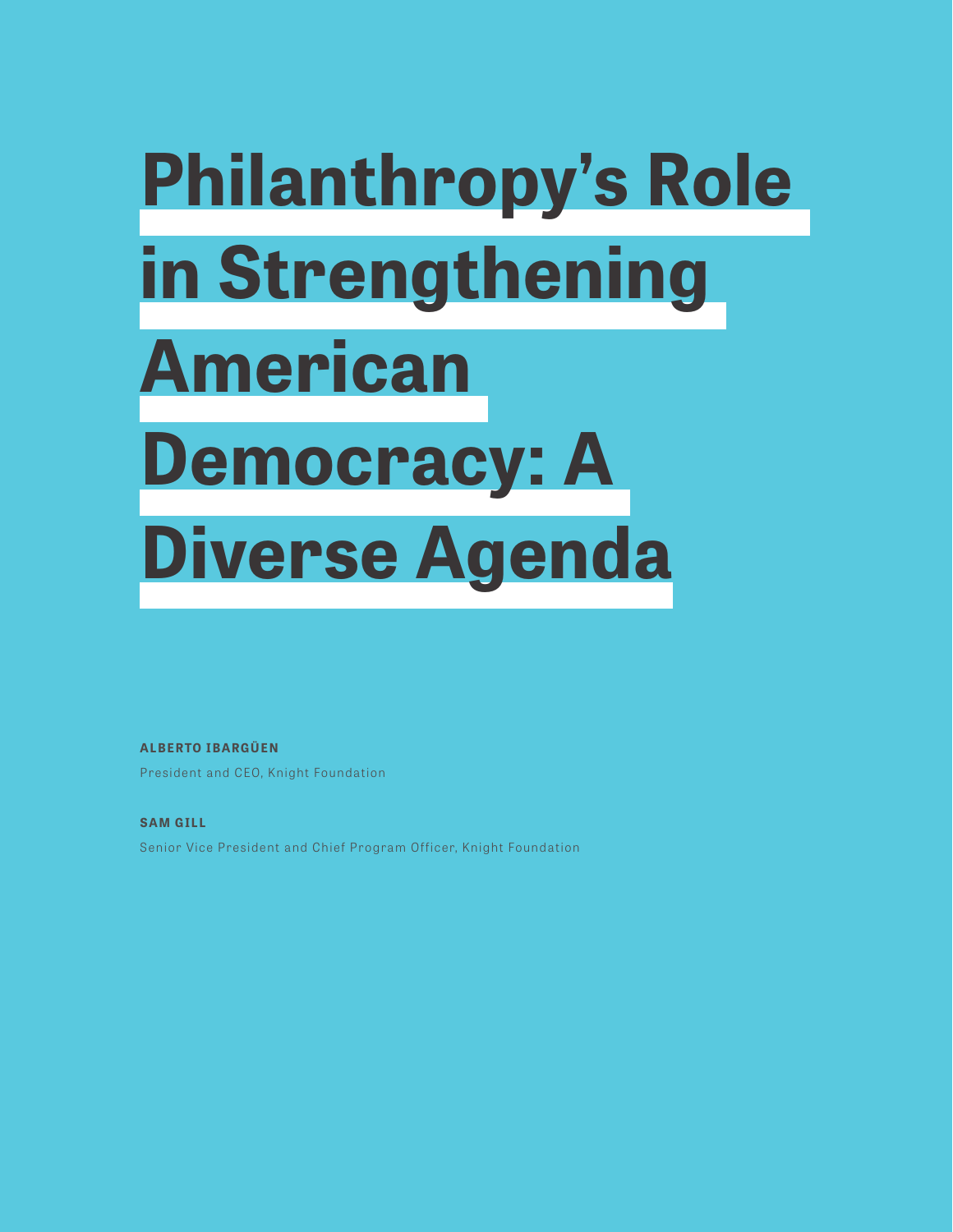

Mat is the most important challenge or opportunity facing<br>American democracy over the next ten years? What role conditations of the philanthropy play in addressing that challenge—or in seizi<br>the opportunity?<br>We are not dis American democracy over the next ten years? What role can philanthropy play in addressing that challenge—or in seizing the opportunity?

This volume explores answers to these two urgent questions. We are not disinterested observers. The Kettering Foundation

and the Knight Foundation are independent organizations that invest private funds in pursuit of the public interest. Both foundations operate on a core belief that an informed citizenry is critical for an effective democracy, and we fund a range of ways to get there.

Paradoxically, things seem to be changing very quickly and very slowly at once. Across the ideological spectrum, there is heightened anxiety that our democratic enterprise is imperiled. Our own polling shows Americans divided and suspicious of each other. A deadly pandemic continues to rage, endangering public health and the economy. A historic swell of protests in response to endemic anti-Black racism has produced a moment of reckoning—and new tensions. And we have yet to come to grips with how to deal with social media and modern systems of communication.

Many of these challenges—deep inequality of wealth, persistent discrimination in access to opportunity, the hollowing out of institutions, the digital intermediation of society—are decades in the making and will require years to unravel.

Rebuilding and reforming our democracy will require interventions that respond to both our near-term challenges and the underlying long-term phenomena. We need to get control of Covid-19. We need to provide economic relief to struggling Americans. We need to ensure free and fair elections and get back to a point where the results are regarded as legitimate by the vast majority of Americans. We need immediate action to reverse racial oppression. Addressing these challenges now is necessary.

Necessary—but not sufficient. We must also do the hard, involved work of structural reform. There is substantial and reasonable debate about what this process entails and whose interests it should serve. There is less debate about the need: vast swaths of the American public believe our institutions are failing.

Some features of our democracy should be reimagined, not just reformed. This imperative is most profound in response to the ways that technology and, in particular, social media have reordered our lives. The reality of always-on, many-to-many, ubiquitous, often anonymous communication has upended centuries of assumptions about information, truth, knowledge, and association. How creatively our democracy responds may well determine its vitality and longevity.

 Given these many issues and questions, it's no surprise that the essays in this collection present a diverse set of responses, both to the priority of challenges and to the role of philanthropy.

 Contributed by scholars, thinkers, and practitioners from diverse disciplines and viewpoints, the essays in this volume tug on many threads—some familiar and some new—at the intersection of democracy and philanthropy.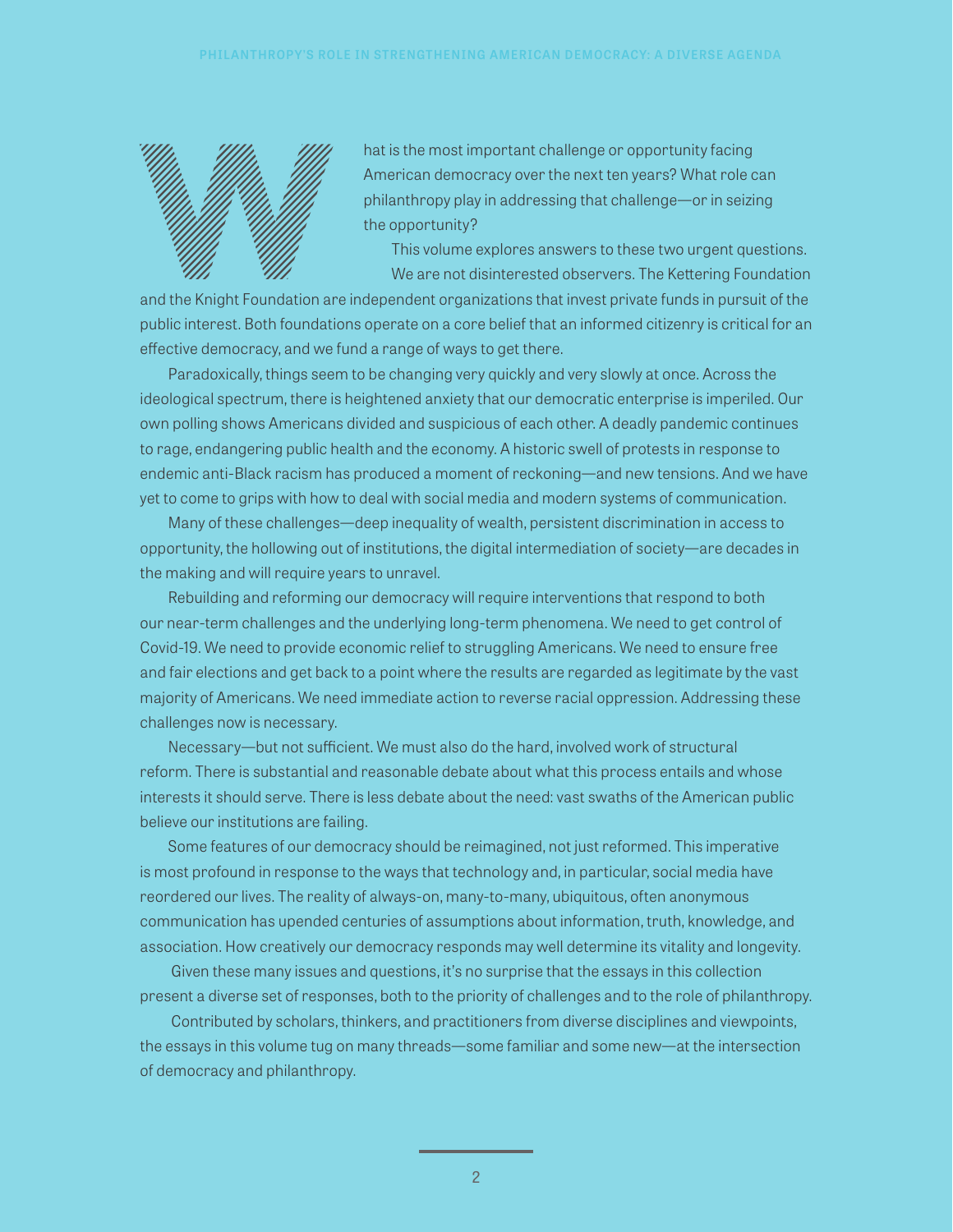Brian Hooks of Stand Together and the Charles Koch Foundation and Antonia Hernández of the California Community Foundation each argue, albeit in different ways, for a comprehensive restructuring of institutions and civil society. Scholars Francis Fukuyama and K. Sabeel Rahman provide practical agendas for reform: Fukuyama's to revitalize the public sector and Rahman's to reverse the concentration of power in our economy. Several authors focus on organizing, gathering, and engaging. Stanford University's Lucy Bernholz argues for the creation of new spaces for gathering, especially in a digital context. Martha McCoy of Everyday Democracy encourages building new civic infrastructure for connection and engagement, with an explicit focus on racial justice. University of Chicago political scientist Cathy J. Cohen exhorts philanthropy to build and sustain new movements of protest to put an end to the killing and exclusion of Black Americans.

 Many authors focus on polarization and its consequences for our democracy. Yascha Mounk of Johns Hopkins University offers prescriptions to restrain populist movements. Daniel M. Rothschild of the Mercatus Center suggests how philanthropy can depoliticize expert knowledge. Political scientist Shanto Iyengar condemns "affective" polarization—disdain for the other side—while Talia Stroud sees promise in practices that deliberately bridge these divides. Brown University's Melvin Rogers recalls John Dewey to inspire us to renew our democratic culture and Emily Chamlee-Wright of the Institute for Humane Studies offers a recipe for civil but critical exchange. Yuval Levin of the American Enterprise Institute asks us to recover the "we," a common purpose and identity in a pluralistic society.

 Some authors explicitly address the nature, structure, and aims of philanthropy. Janet Tran of the Ronald Reagan Presidential Foundation and Institute discusses foundations' homogeneity, both demographically and ideologically. Data and Society Research Institute's danah boyd and Janet Haven caution against "techno-solutionism"—the idea that technology can solve all problems. And two scholars who have written extensively on technology, Safiya U. Noble of UCLA and Mary Anne Franks of the University of Miami, both press radical cases for philanthropy to dismantle itself (in a sense) by reversing the kinds of wealth accumulation that make independent foundations possible.

 Should we be hopeful about the future of democracy and philanthropy? For democracy, the many challenges cited suggest our system is in a deep rot. But they could also be taken to suggest that our democracy is in a state of change, with an opportunity to emerge more resilient. We prefer to think it's both: the challenges are real and deep, but so is the promise of renewal.

 We also believe that philanthropy can help accelerate the reimagining of our democracy. Philanthropy can be a part of the solution, if it is open to continually rethink its own assumptions about how and where to be most effective. Experience tells us that we are not the ideal investors for every solution. We do our best work when we target challenges that exceed our means, and we make change most effectively when we leverage or accelerate trends in society.

 One idea not directly represented in the essays that we at Knight Foundation believe belongs on the list of urgent challenges for which philanthropy is well suited to make a difference is the

3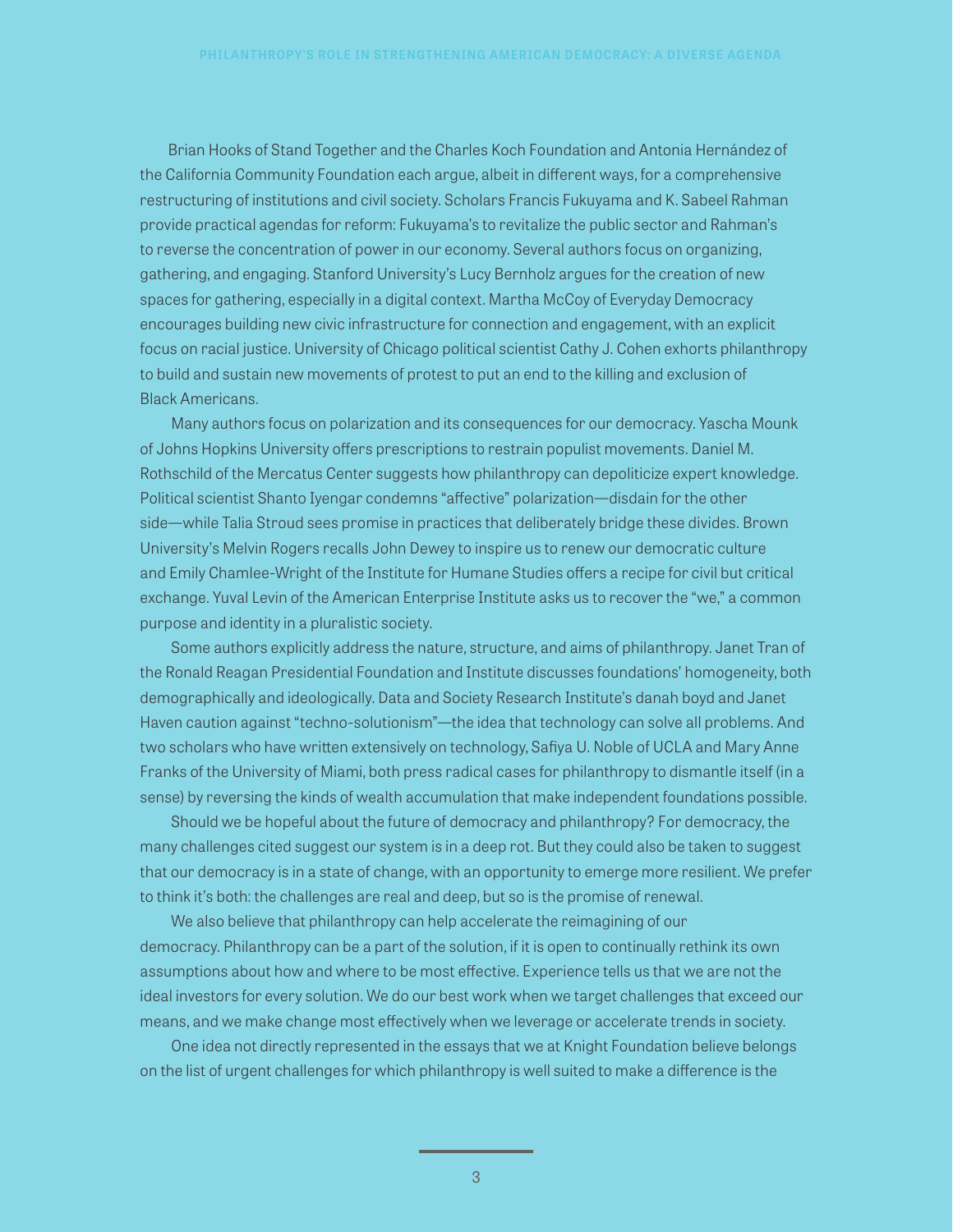collapse of local news.

 Our country's vastness, combined with its regionalism and our proud sense of rugged individualism, makes America a parochial nation. We remain rooted in and connected to the places in which we live.

 This helps explain why local news plays such a vital role in this country. Without local news, you can't know who you're voting for, or what issues, challenges, and opportunities are facing your community. Local news cools the heat of national partisan shouting matches. Our foundation is the legacy of John S. and James L. Knight, who built one of the largest and most successful newspaper companies in the middle of the last century—a collection of proud, independent-minded local papers. The Knight brothers believed that a well-informed community could best determine its own true interests and was essential to a well-functioning, representative democracy. In other words, they believed local news was crucial to democracy.

 Today, the business model for local news has collapsed, but the values that animated it have never been more relevant.

 In partnership with Gallup, we recently surveyed 20,000 Americans for their views on the media. We found that the news has become yet another battlefield in the partisan war of all against all for the future of the country. The survey found that an overwhelming majority (83%) of Americans believe news coverage is politically biased. Many see animus: 74% say the news organizations they distrust are trying to persuade people to adopt a certain viewpoint; 9% say the news organizations they distrust are trying to ruin the country. Many believe perceived inaccuracies are intentional—52% believe reporters misrepresent facts and nearly a third (28%) say reporters make up facts entirely.

 We know that local news is more trusted than national news. And, as our polling revealed, local news spurs civic engagement. Those who follow local news closely are more likely to say they feel attached to where they live, more likely to know how to volunteer and get involved in the community, and more likely to vote regularly. Those who follow local news closely are less likely to express the belief that they have no say in government.

 We therefore would add to the thoughtful suggestions in this collection our recommendation for philanthropy to address the challenge of rebuilding local news. More specifically, to invest in the identification, support, and growth of sustainable local news business models. It is a priority for us at Knight Foundation, and we're ready to partner with other philanthropic organizations who share our commitment.

 There is no shortage of fatalism about the future of local news. The lamentations are familiar: the audience is aging out, there's no money in advertising, the business cannot scale. We agree that many of the basic assumptions that made the great reporting and great profits of the last century possible will undoubtedly need to be revisited. The future (and present) is digital, which means a different relationship to the audience and a different product. Subscriptions may eclipse advertising as the most significant source of revenue. This will bring new challenges: attracting